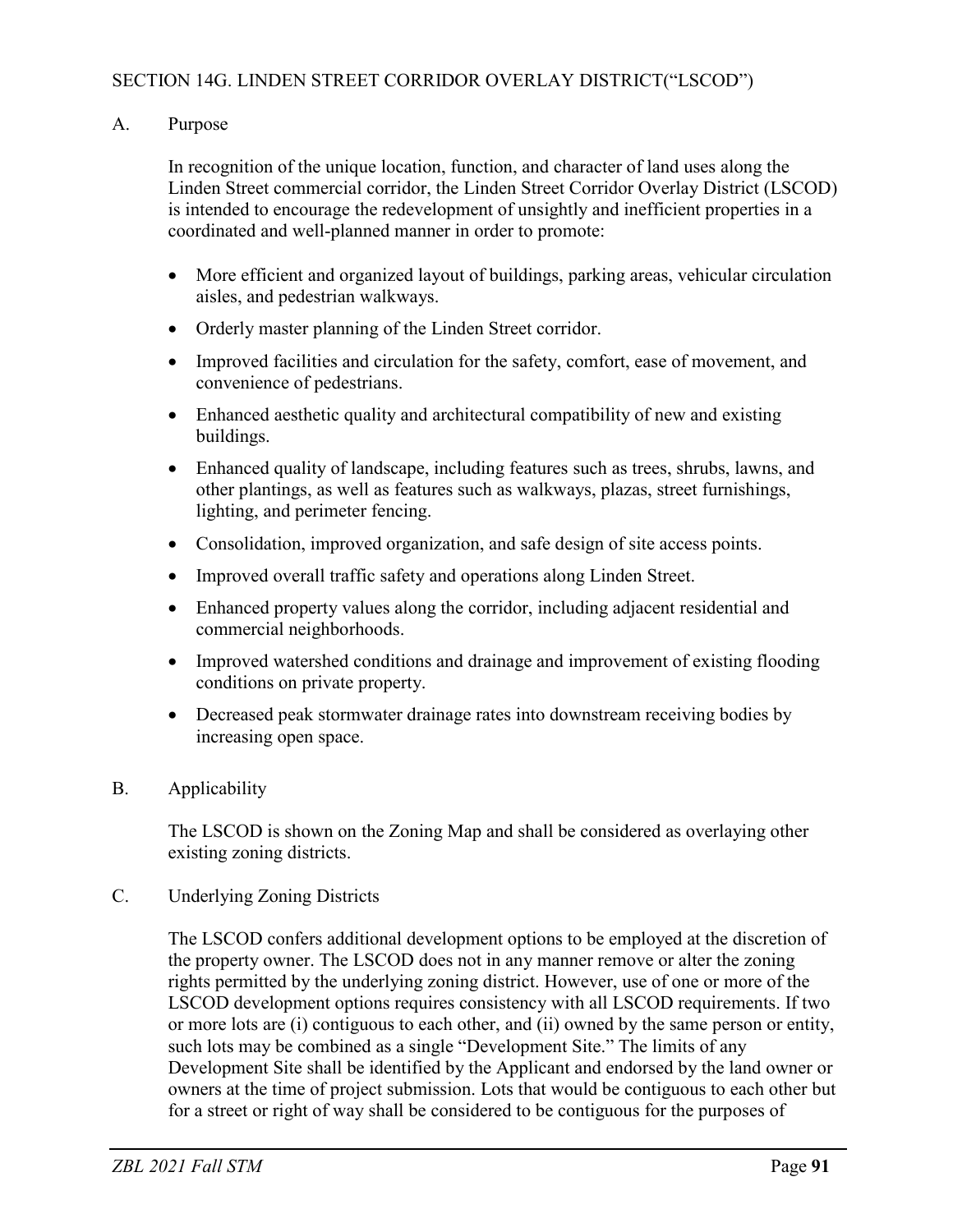assembling a Development Site. One or more lots may be added to an existing Development Site, but only if such addition would not cause the Development Site, as so enlarged, to be out of conformance with the provisions hereof.

D. Permitted Uses

Any use or uses that are permitted in the underlying zoning district are permitted, provided that if, in the underlying zoning district, a special permit would be required for any particular use, the same special permit shall be required for such use in the LSCOD. Any non-conforming uses or structures will continue to be governed by General Laws Chapter 40A Section 6, and by Section 17 of this Bylaw.

Notwithstanding the foregoing, the following uses shall not be permitted on any Development Site:

- 1. any use that would not be permitted in a Business District (provided that any use that would be permitted in a Business District with a special permit or other appropriate relief shall similarly be permitted in the LSCOD with a special permit or such other relief);
- 2. sale or rentals of trailers, boats or recreational vehicles;
- 3. sale of items or products out of trailers;
- 4. hotel or motel;
- 5. automobile dealership (new or used);
- 6. storage of oil or petroleum products (other than as accessory to another permitted use and then only in accordance with applicable state and federal laws), provided that this clause shall not prohibit use for a gasoline service station with associated repair facilities;
- 7. laundry establishments with on-premises dry cleaning facilities, provided that the foregoing will not restrict laundry establishments with dry cleaning pick-up and dropoff service;
- 8. drive-through windows where food or beverage is purchased by customers in vehicles
- 9. light manufacturing; and
- 10. "adult uses," as defined in Section 1B of this Bylaw.
- E. Minimum Open Space

There shall be provided for each Development Site minimum open space (as defined in Section 1B) equal to at least eighteen percent (18%) of the area of the Development Site. In computing the total open space for the Development Site, open space provided pursuant to Section 21.D.3. shall be included.

F. Maximum Floor Area Ratio

The maximum floor area ratio, as defined in Section 1B, for a Development Site shall be 0.3. Notwithstanding the foregoing, the maximum floor area ratio for a Development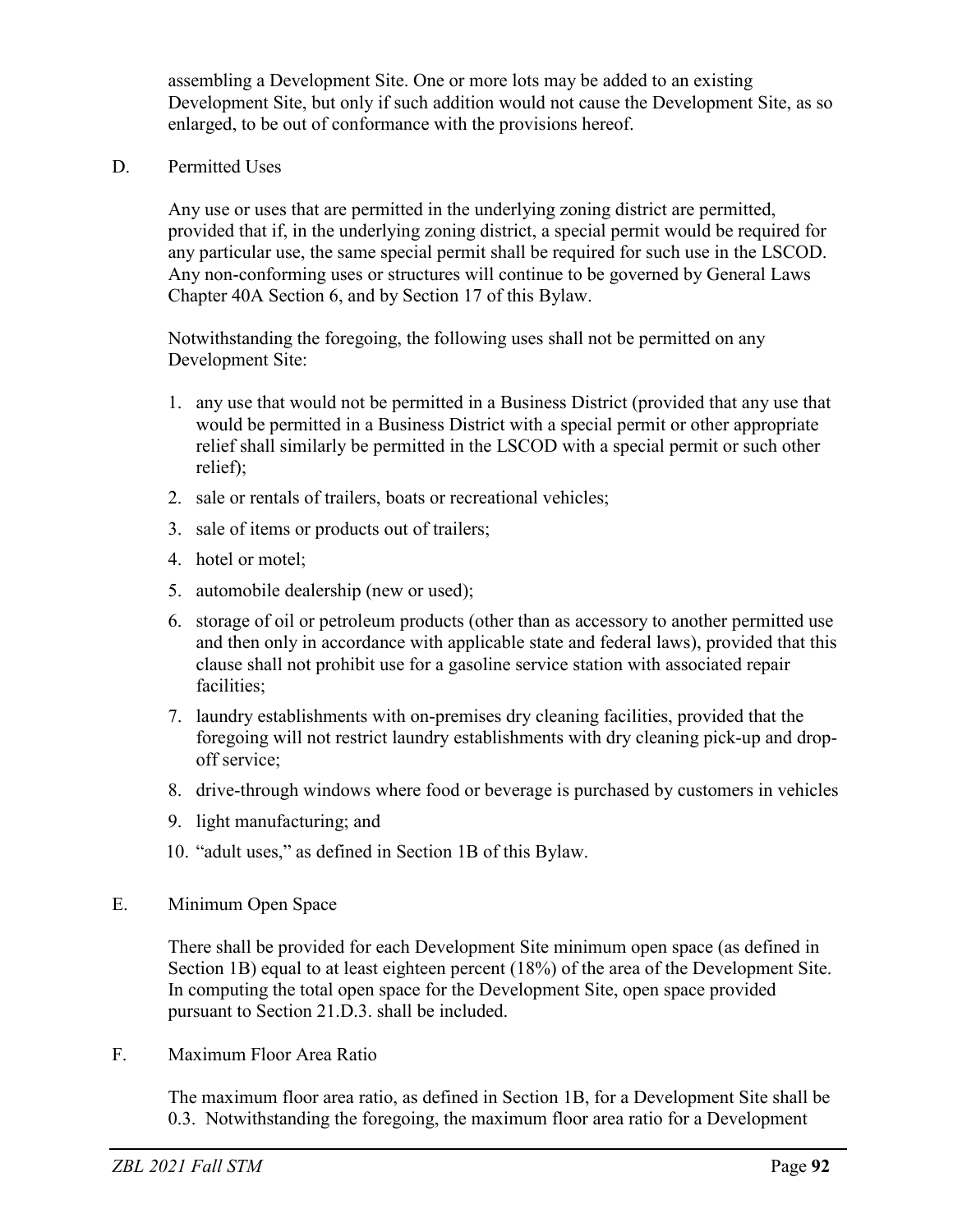Site may be increased above 0.3 (but not in excess of 0.35), upon and subject to the issuance of a special permit granted by the Planning Board in accordance with the following:

- 1. A report shall have been received from the Design Review Board finding that the proposed project is consistent with the design criteria listed in Section 22 of this Bylaw;
- 2. The Planning Board shall find that the proposed project provides and/or contributes to and enhances pedestrian access and safety and will accommodate pedestrian and bicycle circulation (including reasonable bicycle parking areas, suitably separated from motor vehicle traffic lanes) in accordance with nationally recognized and accepted standards;
- 3. The Design Review Board shall find that the proposed project contains architectural features that enhance the appearance of the Development Site;
- 4. Newly constructed buildings in the proposed project shall be designed so as to minimize excessive noise from loading or refuse removal activities and from the operation of HVAC or mechanical equipment;
- 5. The Proposed Project includes affordable housing units in excess of those required under Section 16B of this Bylaw; and
- 6. The proposed project shall include open space that enhances the local commercial environment, including (i) at least one park-type area of not less than 6,000 square feet with amenities such as benches and shade trees; (ii) at least three areas of green space of at least 1,000 contiguous square feet each, which will enhance the absorption and drainage of storm water; and (iii) open space that enhances pedestrian safety, including readily identifiable pathways with appropriate signage or markings. Open space referred to in clauses (i) and (ii) will be planted and maintained substantially in accordance with a landscape plan, which will be reviewed and approved by the Design Review Board and the Town Horticulturalist.

Upon the satisfaction of the foregoing conditions, the Planning Board shall issue a special permit allowing an increase in the maximum floor area ratio above 0.3, but in no event shall the maximum Floor Area Ratio for any Development Site exceed 0.35.

G. Inclusionary Zoning

The provisions of Section 16B shall apply.

H. Project Approval

The provisions of Section 16A shall apply.

(a) In connection with an application for any special permit or Project Approval under Section 16A, a proposed development in the LSCOD shall not degrade the level of service designation at an impacted intersection or roadway segment to a level below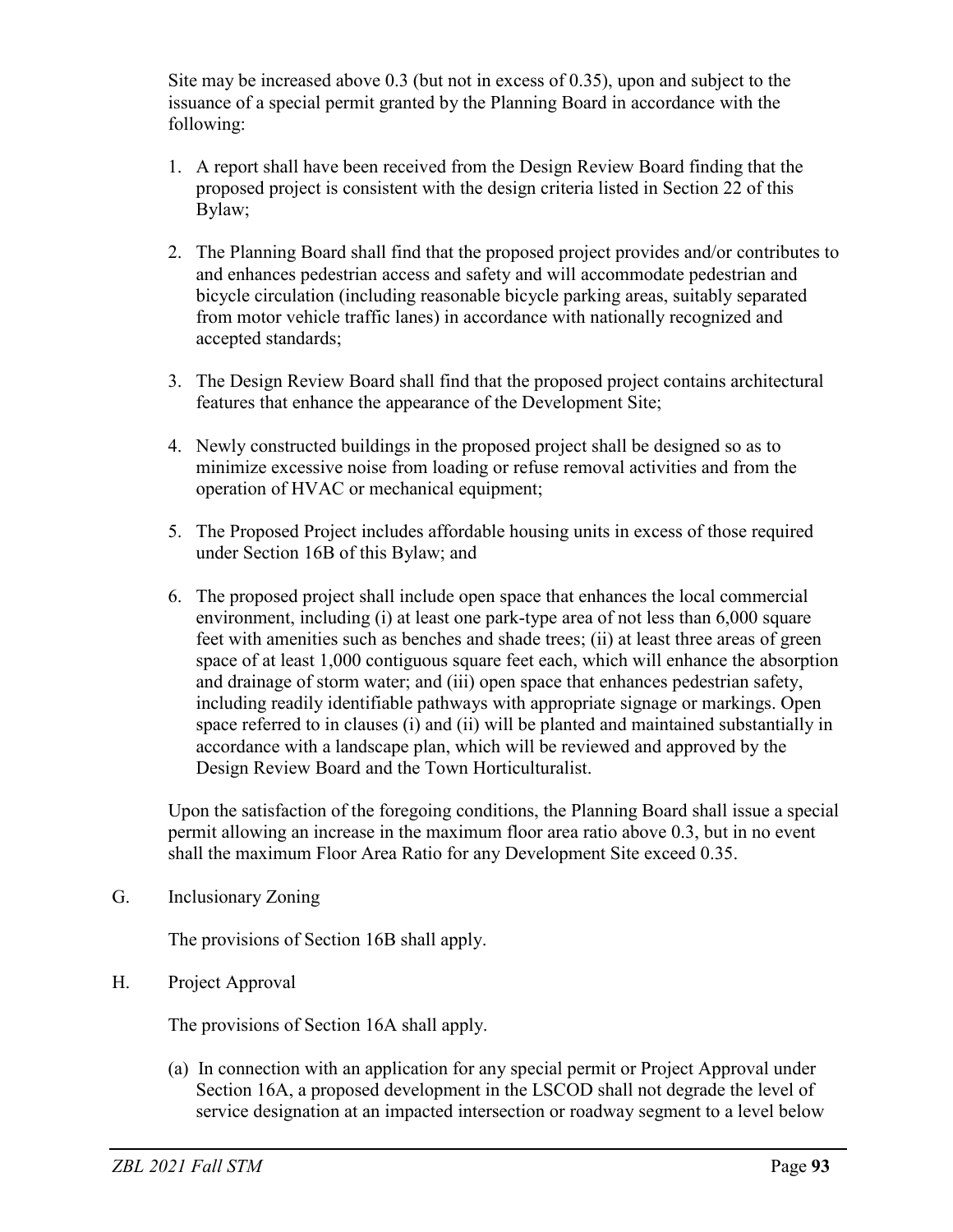the level of "C" and, if an impacted intersection or roadway segment is projected to operate at an level of service lower than "C" in a design year no-build alternative, then the proposed development shall not degrade the level of service designation below the projected design year no-build levels. An exception shall be for unsignalized intersections where, for the specific hour in question, fifty (50) trips per hour or less during the design year no-build peak hour are projected for a minor street approach. For these locations, the Applicant shall undertake an evaluation to identify any specific circumstances requiring further action or mitigation, which may be the subject of negotiated improvements at the discretion of the Planning Board.

(b) In connection with evaluation under Section 16A of the storm drainage system, if the Planning Board determines that the minimum service standards cannot reasonably be achieved, but that the proposed project will effect an improvement in the no-build alternative, the Planning Board may, in its reasonable discretion, modify the minimum service standard and requirements, which modification may be conditioned on reasonable and acceptable mitigation measures. Any such mitigation measures shall be incorporated into the conditions of such special permit or Project Approval.

#### I. Yards and Setbacks

The provisions of Section 19 are inapplicable to proposed projects under this Section. No building or structures shall hereafter be erected or placed nearer to any street or property line of a property abutting the Development Site than the following:

| Rear  | 10 feet |
|-------|---------|
| Side  | 10 feet |
| Front | 15 feet |

## J. Buffers

A buffer area shall be provided along the property line where the property line of the Development Site is contiguous to the property line of another lot within an existing residential district. This buffer shall be landscaped and screened by way of fences, walls and/or plantings sufficient to reasonably and substantially shield abutting land from parking and loading areas and buildings. Any such fences or walls may provide openings to allow safe pedestrian access and egress between the Development Site and the adjacent neighborhood. A Landscape Plan identifying the location and treatment of said buffer shall be prepared by a Landscape Architect licensed in the Commonwealth of Massachusetts, and approved by the Design Review Board. The foregoing requirement may be satisfied by (a) a landscaped and planted strip between the Development Site and the abutting residential district at least ten feet (10') in width, and/or (b) where existing conditions do not permit a 10-foot buffer, then a buffer strip between the Development Site and the abutting residential district, with fencing, walls or plantings at least seven feet (7') in average height. The approved buffer plan shall be incorporated into the required Project Approval under Section 16A. No parking spaces, commercial loading facilities and maneuvering areas shall hereafter be placed within any buffer area.

## K. Lighting